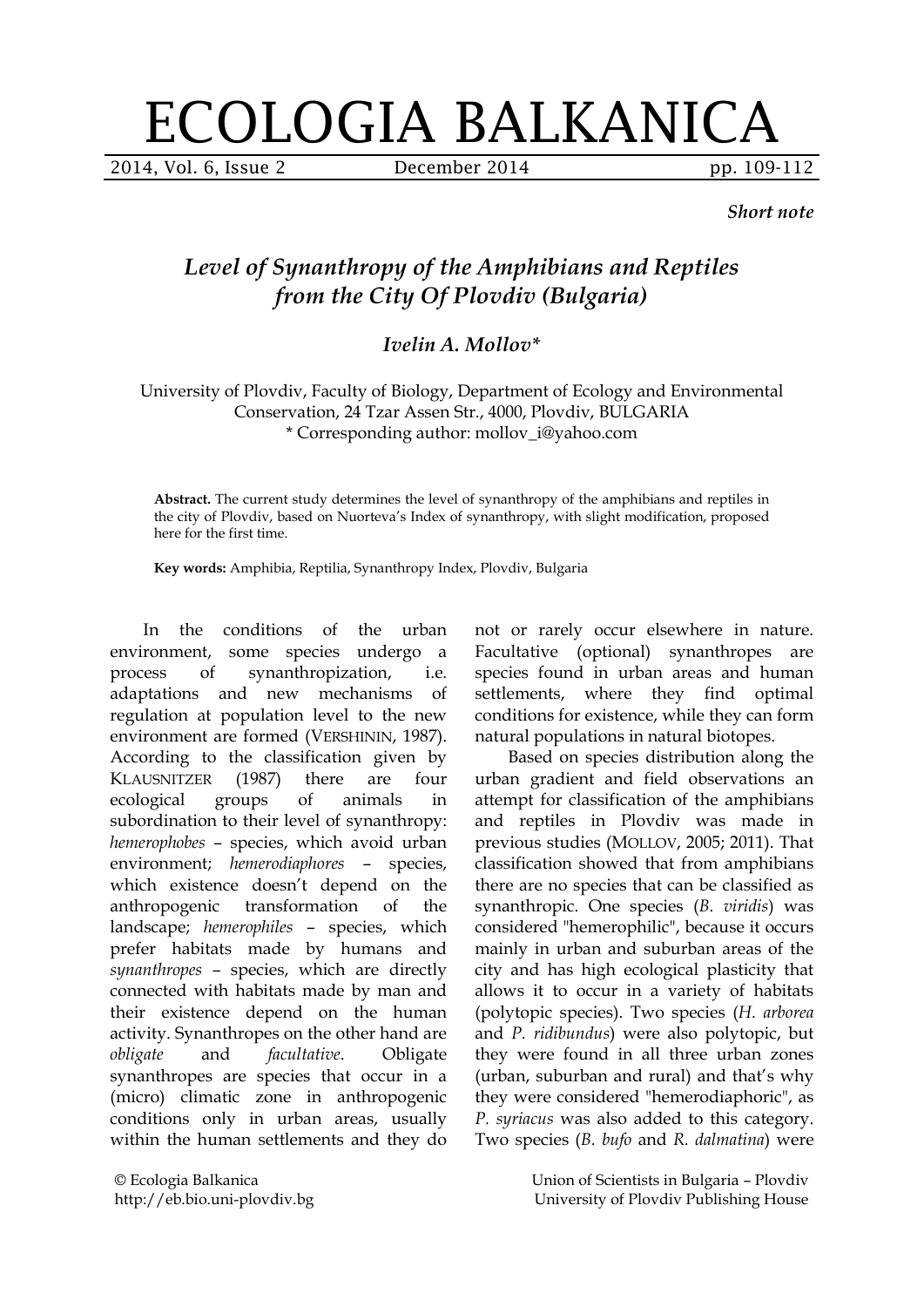registered only in the suburban and rural areas, only in few habitat types (stenotopic), and they were classified as "hemerofobic" (MOLLOV, 2011). Only one reptile species (*M. kotschyi*) showed the characteristics of a typical synanthrope - polytopic species inhabiting a wide range of anthropogenically created urban habitats, some of which are unsuitable for habitation for all other reptiles. One species (*P. tauricus*) was classified as "hemerophilic", although it is found in all three areas, the numbers in the central urban part was significantly higher. Four species (*L. viridis, E. orbicularis, N. natrix* and *D. caspius*) were registered in all three zones of the city (with the exception of *N. natrix,* which is absent from the urban center) and were polytopic, occurring in a wide range of urban habitats (except *D. caspius,* which has a special preference for the habitats and is stenotopic species), which makes them "hemerodiaforic". Two species (*L. trilineata* and *N. tessellata*) were absent from the central zone and occur in several urban habitats (stenotopic species) and were classified as "hemerophobic".

Later PULEV & SAKELARIEVA (2013) made similar classification, based on the same criteria, for the amphibians and reptiles of Blagoevgrad (South-West Bulgaria). However, no quantification criteria was used in these classifications.

One known techniques for numerical expression of the level of synanthropy of a species is the Index of synanthropy (SI) proposed by NUORTEVA (1963), allowing more precise classification on a species level, whish even divides obligate and facultative synanthropes:

$$
SI = \frac{2a+b-2c}{2}.100,
$$

where:  $a$  – percentage (%) of the individuals in the urbanized area (human settlements), *b* – percentage (%) of the individuals in the agricultural areas, *с* – percentage (%) of the individuals in biotope, little affected by anthropogenic influence.

 The Index of Synanthropy has values from +100 to –100, where:

 +100 – Full preference to densely populated urban areas and human settlements;

 +75 – Clear preference to urban areas and human settlements;

+50 – Slight preference to urban areas;

0- Indifferent to urban areas and human settlements;

-25 – Preference to non-populated areas;

 -50 – Avoidance of urban areas and human settlements;

-75 – Clear avoidance of urban areas and human settlements;

-100 – Complete absence in urban areas.

This index has been successfully applied to determine the level of synanthropy of dipterous insects (FORATTINI *et al.,* 1993; VIANNA *et al.,* 1998; MARÍ & JIMÉNEZ-PEYDRÓ, 2011), spiders (VALESOVA-ZDARKOVA, 1966; SACHER, 1983), birds (NUORTEVA, 1971) and others. The Index may have different values for the same group of animals in different cities at different altitudes and in different latitude. However, in the proposed by Nuorteva index, some difficulties in determining the so-called "urbanized area", "agricultural areas" and "biotope, little affected by anthropogenic influence" occur and each author interpreted them differently and used the Index with some qualifications and modifications. For example, in the case of Plovdiv, the Plovdiv hills may be characterized as "biotope, little affected by anthropogenic influence", but at the same time they are in the city center, which is an urban area. Maritsa River passes through the entire length of the city and passes through urban, agricultural and less affected by anthropogenic impact areas. More so the given definitions are also not clear about the size and the boundaries of these areas. Therefore, we propose some changes to the explanations of the Nuorteva's formula, based on the concept of the urban gradient (MCDONNELL & PICKETT, 1990; MCDONNELL *et al.,* 1997). We offer the formula to be used for the three urban zone, along the urban gradient. The "urban" zone (the central urban parts) to be used, instead of "urbanized area" (marked "a" in the formula); the "suburban" zone (suburbs) to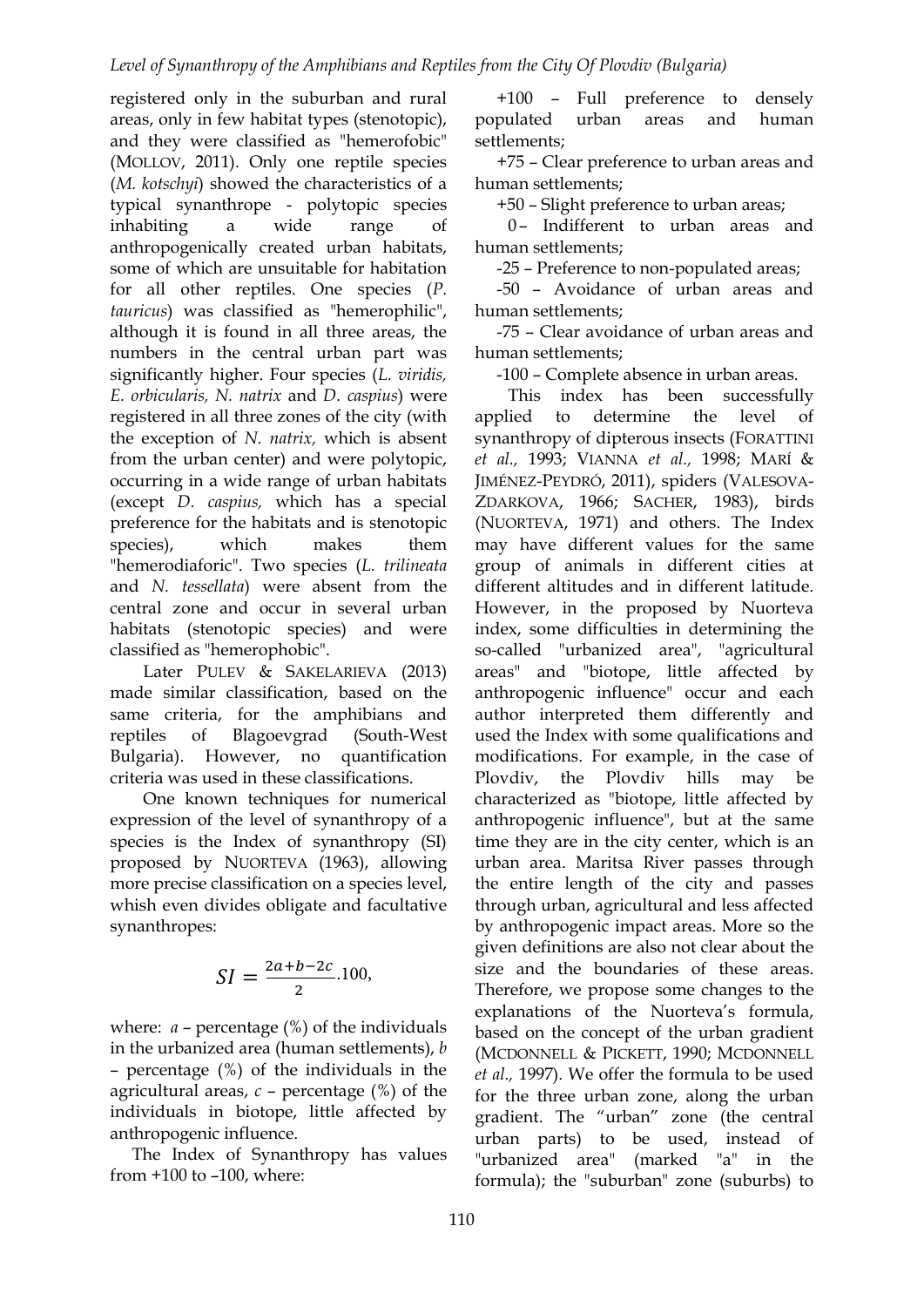be used, instead of "agricultural areas" (marked as "b" in the formula) and the "rural" zone can be used instead of "biotope, little affected by anthropogenic impact" (marked as "c" in formula). In our opinion, the proposed explanations do not change the meaning of the Index of synanthropy, but bring more clarity in the definition of the three zones. Depending of the peculiarities of each city, the three zones from the urban gradient, in most cases are more easily identifiable for each city and more precisely defined. For this reason, their use in the formulation of Nuorteva's formula will be much more efficient, without changing the meaning of the Index of synanthropy.

For the identified amphibians and reptiles in Plovdiv (MOLLOV, 2011), for the first time in the current study, the Index of synanthropy was calculated and the species were categorized into ecological groups, depending on their level of synanthropy (Table 1), as proposed by KLAUSNITZER (1987). The Index of Synanthropy confirmed our previous classification of the species in four environmental groups with slight changes. We recommend using Nuorteva's index (with our proposed modification) as a measure of classification of species according to their level of synanthropy (based on Klausnitzer's classification), with the following values: SI = 100 - obligate synantropes;  $SI = 90 \div 99$  - facultative synantropes;  $SI = 51$  $\div$  89 - hemerophiles; SI = -50  $\div$  50 - hemerodiafores;  $SI = -100 \div -49$  - hemerophobes. We believe that this proposed scale can be successfully applied to other groups of animals as different groups are likely to require some modifications, depending on their environmental peculiarities and characteristics. Our hypothesis can be tested with the conduct of other future similar studies with different organisms in an urban environment.

## **References**

FORATTINI O.P., I. KAKITANI, E. MASSAD, D. MARUCCI. 1993. Studies on mosquitoes (Diptera: Culicidae) and anthropic environment. A - Survey of resting adults and synanthropic behaviour in South-Eastern, Brazil. - *Revista de Saúde Pública,* 27(6): 398-411.

- KLAUSNITZER B. 1987. *Ökologie der Großstadtfauna,* Stuttgart/New York: Fischer, 225 p.
- MARÍ P.B., R. JIMÉNEZ-PEYDRÓ. 2011. Differences in mosquito (Diptera: Culicidae) biodiversity across varying climates and land-use categories in Eastern Spain. - *Entomologica Fennica,* 22: 190-198.
- MCDONNELL M.J., S.T.A. PICKETT, P. GROFFMAN, P. BOHLEN, R.V. POUYAT, W.C. ZIPPERER, R.W. PARMELLE, M.M. CARREIRO, K. MEDLEY. 1997. Ecosystem processes along an urban-to-rural gradient. – *Urban Ecosystems,* 1: 21-36.
- MCDONNELL M.J., S.T.A. PICKETT. 1990. Ecosystem structure and function along urban-rural gradients: an unexploited opportunity for ecology. – *Ecology,* 71(4): 1232-1237.
- MOLLOV I. 2005. A study on the amphibians (Amphibia) and reptiles (Reptilia) in three urban protected areas in the town of Plovdiv (South Bulgaria). – *Scientific Studies of the University of Plovdiv - Biology, Animalia,* 41: 79-94.
- MOLLOV I. 2011. Habitat distribution of the amphibians and reptiles in the city of Plovdiv. - *Biharean Biologist,* 5(1): 25-31
- NUORTEVA P. 1963. Synanthropy of blowflies (Diptera, Calliphoridae) in Finland. - *Annales Entomologici Fennici,* 29: 1-49.
- NUORTEVA P. 1971. The synanthropy of birds as an expression of the ecological cycle discorder caused by urbanization. - *Annales Entomologici Fennici*, 8: 547-553.
- PULEV A., L. SAKELARIEVA. 2013. Herpetofauna in the city of Blagoevgrad, SW Bulgaria. - *BioDiscovery,* 7(3): 1-6.
- SACHER P. 1983. Spinnen (Araneae) an und in Gebäuden. — Versuch einer Analyse der synanthropen Spinnenfauna in der DDR. - *Entomologische Nachrichten, Berlin,* 27: 97-204.
- VALESOVA-ZDARKOVA E. 1966. Synanthrope Spinnen in der Tschechoslowakei. - *Senckenbergiana Biologica*, 47: 73-75.
- VERSHININ V. 1987. [Adaptive peculiarities of the Pool frog populations in the environment of the big city *Ecologiya,* 1: 46-50 (In Russian).